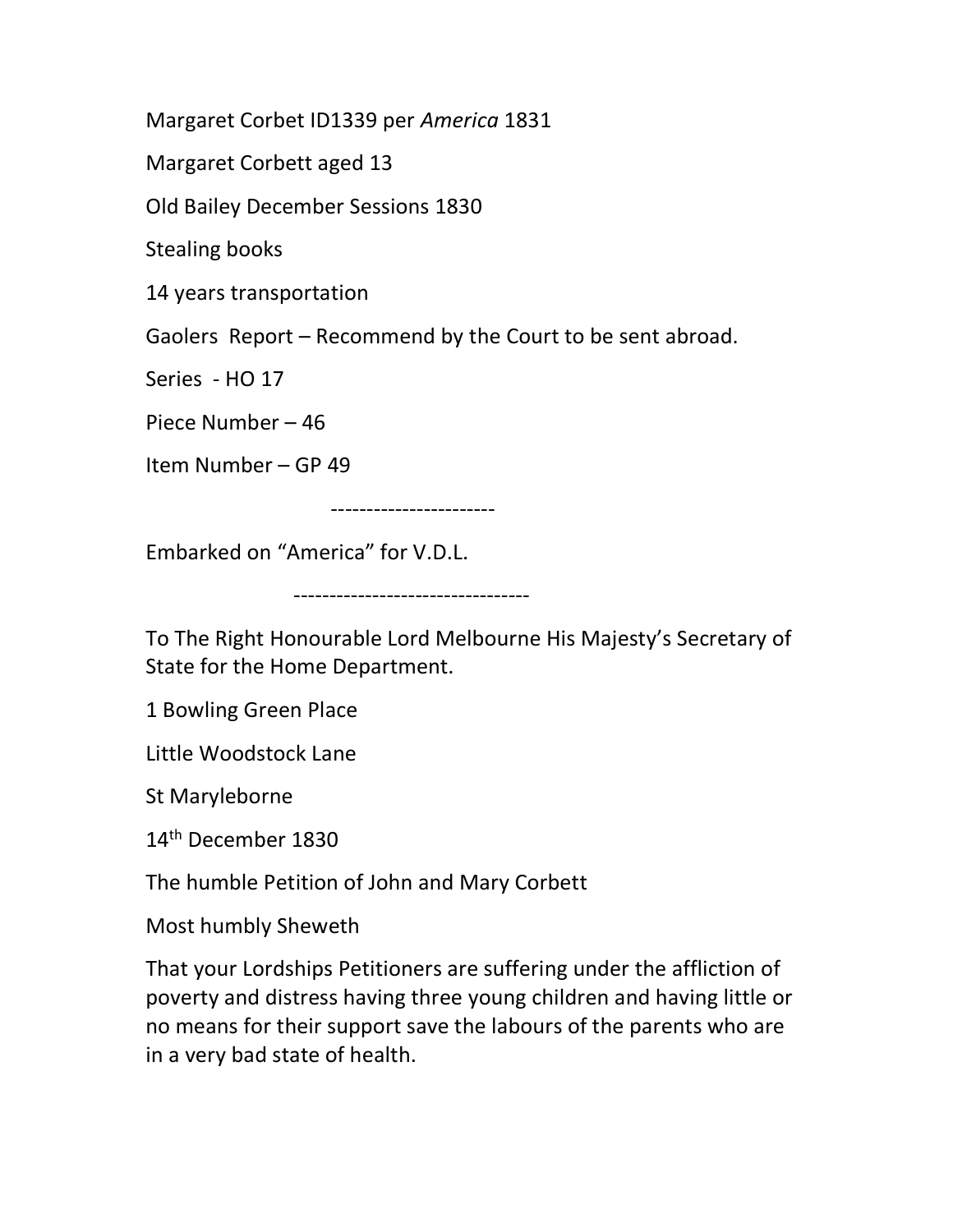That your Petitioner daughter Margaret a female of the age of 13 years whom they looked to for assistance and consolation in their honest executions to rear up the rest, having within a fortnight after leaving her place, unfortunately mixed with another female whom it had appeared though young was proficient in the arts of pilfering – that a theft had been committed on a Mr Matthews and a Mr Lane for 4 books and 4 and half yards of jean all valued at £1 4s.9p.

That your Petitioner's unfortunate daughter having been in company with the other when the theft had been committed she was tried with her at the late Old bailey Sessions and through exasperation or despair having betrayed some violent conduct during her trial without the slightest [ ]regarding the justice of her sentence your Lordships Petitioners most humbly conceive that were it not for her contempt and violent conduct during her trial some distinction might have been made between the punishment awarded to her (it being her first offence) and her seducer into crime.

That as it is her first offence of any criminal nature that ever was laid to her charge as the Prosecutor believe your Petitioners most humbly submit their case to your Lordships humane consideration, hoping that as they most humbly conceive your Lordship will consider this as a case deserving a mitigation of the sentence of the Court and by mot sending her out of the Country, give your Lordships poor affected Petitioner some hope of receiving [on a more] into their little circle their once darling child and your Lordships petitioners will as in duty bound ever pray.

(signed) John and Mary Corbett.

-------------------------

Daniel and Mary Lane Prosecutors most humble and earnestly entreats for mercy sincerely believing it to be her first offence

(signed) Edward Daniele

---------------------------